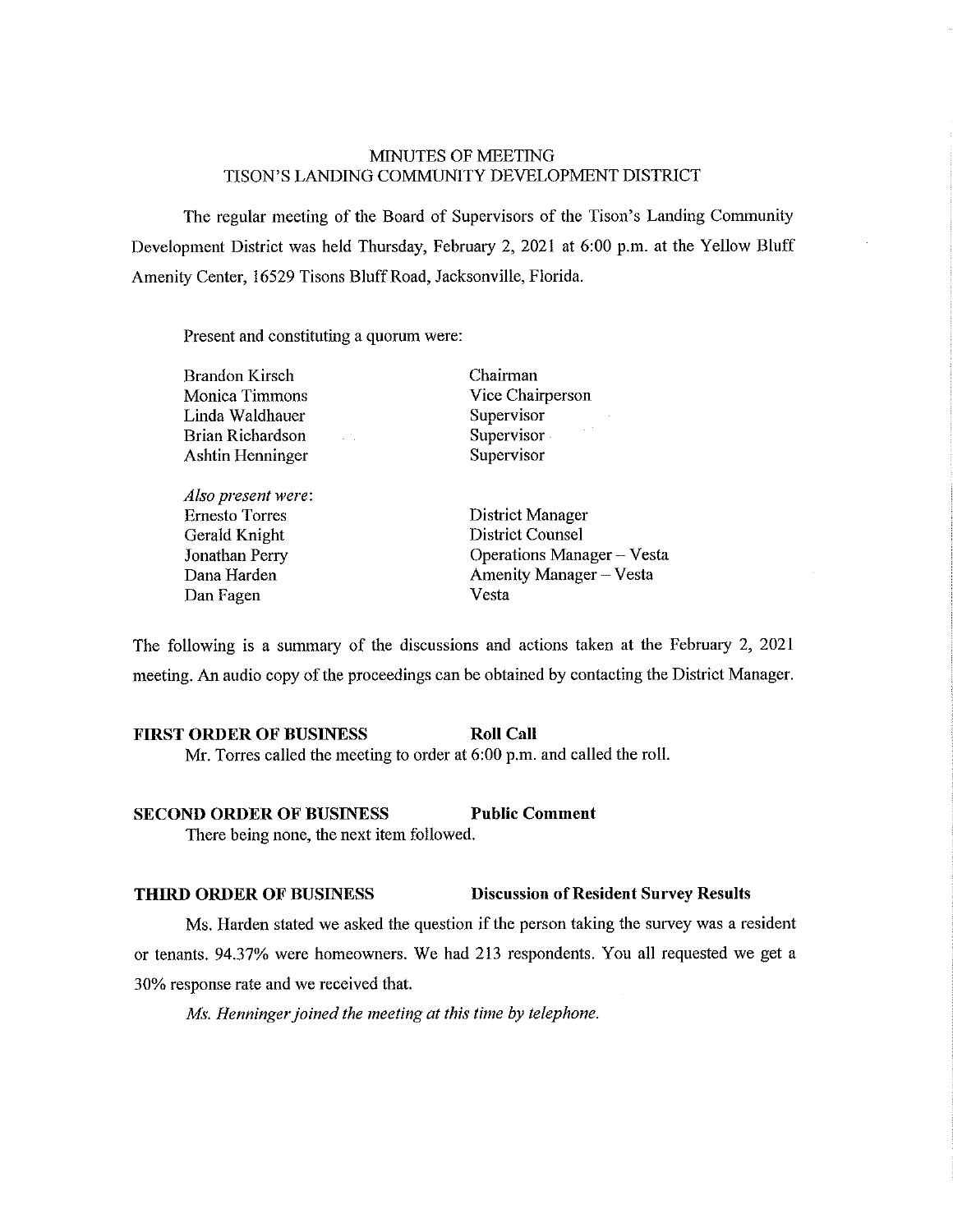Ms. Harden gave an overview of the responses received on the survey sent in regard to which amenity improvements were preferred by residents. A copy of the survey and its results was included in the agenda package.

The Board discussed the options for improvements and will send the District Manager ideas for where improvements could be installed, and which improvements are preferred. Mr. Torres will then discuss the preferred projects with the District engineer to determine if the suggested locations are viable options and what the cost estimates might be.

# **FOURTH ORDER OF BUSINESS Selection of Audit Committee**

Mr. Torres stated we typically have the Board members serve as the audit committee to simplify things. This is what we've done in years past as well.

> On MOTION by Mr. Kirsch seconded by Ms. Timmons with all in favor the Board members serving as the audit committee was approved.

#### **FIFTH ORDER OF BUSINESS Staff Reports**

# **A. District Counsel**

There being nothing to report, the next item followed.

#### **B. District Engineer**

There being nothing to report, the next item followed.

#### **C. District Manager - Discussion oflnsurance Claim Status**

Mr. Torres at the last meeting the Board requested an update on the insurance claims that we had on the island. As of today, we have received the USAA claim money for the accident that occurred in June 2020 and that was \$7,578.52. My recommendation is to put that check into the capital reserves because that's likely where the money came from for the expenditures. Progressive is also cutting us a check in a couple days in the amount of \$1,370 for the first accident. We have a personal injury claim for an accident that happened in the fitness room. As of today, there has been nothing filed, but the insurance company did start a case.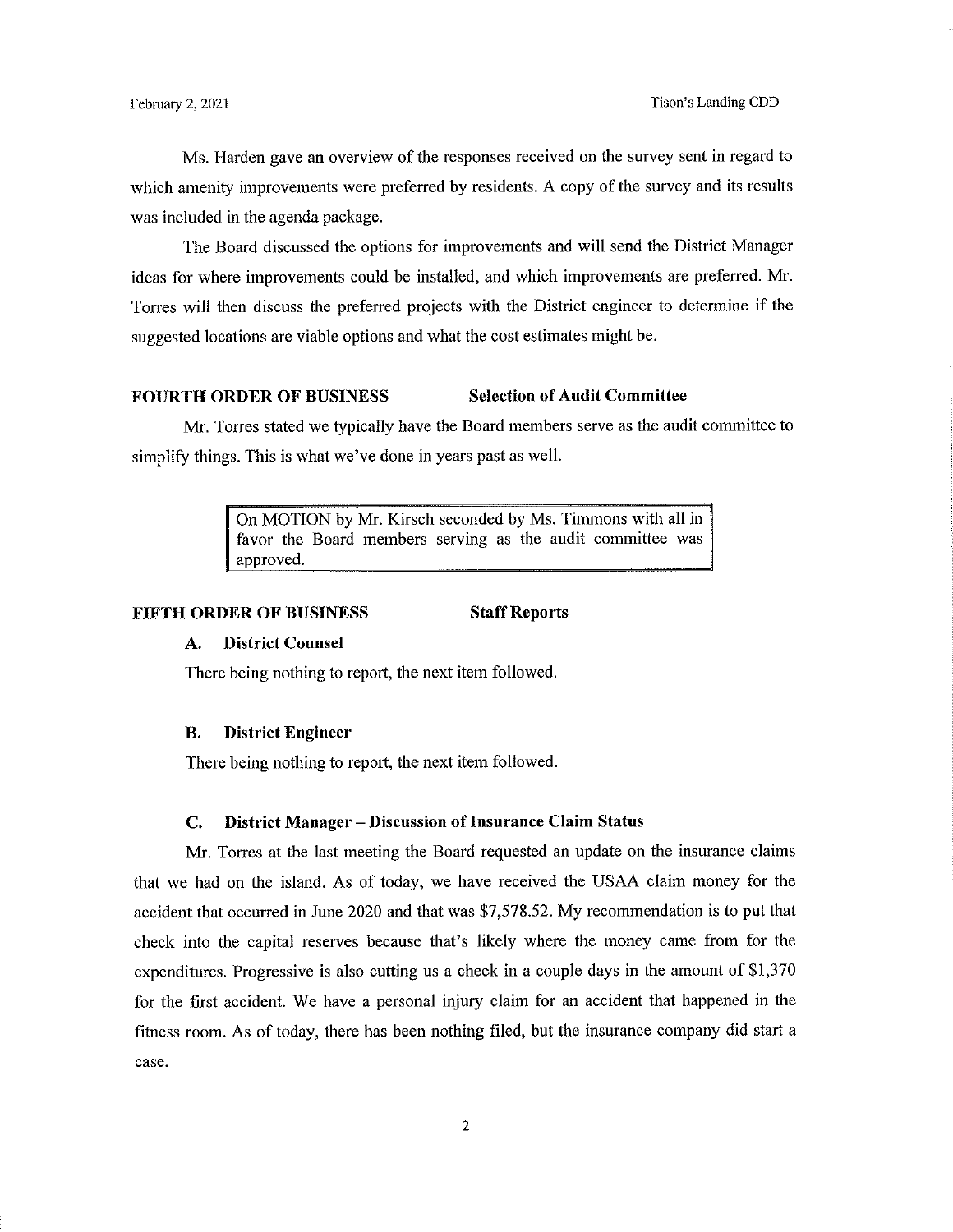## **D. Amenity Manager - Memorandum**

Ms. Harden gave a brief overview of her memorandum, a copy of which was included in the agenda package.

# **E. Field Operations Manager - Report**

Mr. Perry gave an overview of the operations report, a copy of which was included in the agenda package. Mr. Perry infonned the board speed data was analyzed. At the next meeting an item will be added to the agenda to discuss the speeding issues and solutions further.

# **SIXTH ORDER OF BUSINESS Supervisors' Requests / Audience Comments**

Mr. Osborne, 15876 Tisons Bluff, stated driving around I notice a lot of cars parked on the side of the road illegally causing you to drive on the opposite side of the road. What do we have in place that can prevent that?

Mr. Kirsch responded there's not much we can do from the CDD's perspective. There is a meeting on the  $18<sup>th</sup>$  for the HOA and I will be there in regard to that particular item as well as several others and the job they're doing to enforce that because I don't feel they're doing an adequate job enforcing that. The CDD is only responsible for the common areas and amenities. The enforcement of the covenants and the residents is something that the HOA is involved with.

Mr. Osborne stated I've heard you speak about the speed detection devices and you said you were thinking about moving one. Can you just put it anywhere, like in front of my house?

Mr. Kirsch responded right now they're on CDD property in the common areas. If someone thinks there's an issue and they're willing to give us an easement space I'd be willing to entertain other areas.

Mr. Osborne asked if it is possible to add a gate to personal property.

Ms. Waldbauer responded you have to ask for approval from the HOA.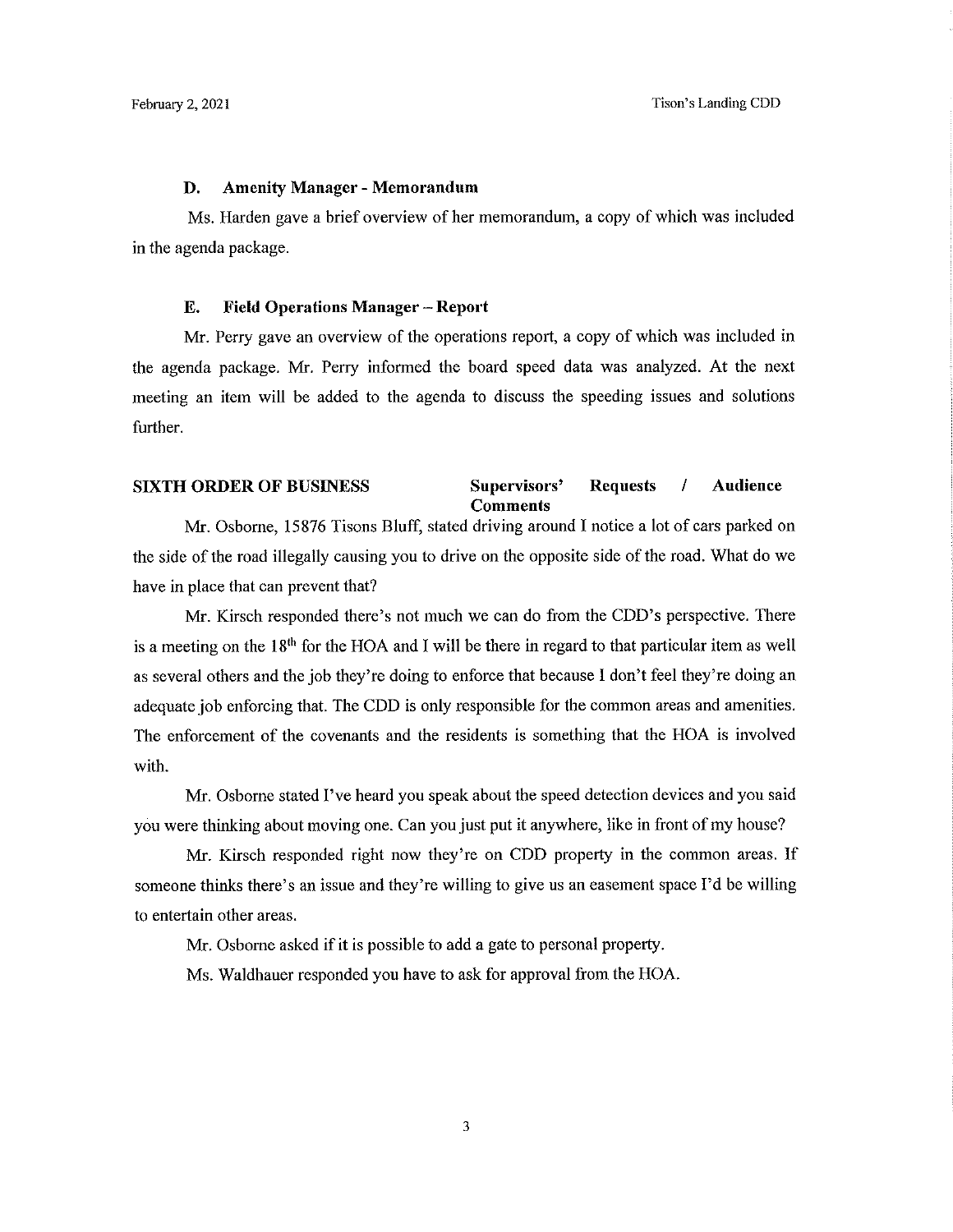#### **Supervisor Requests**

Ms. Waldhauer stated I'd like to see how much it would cost to install water stations at the dog park.

Mr. Perry responded we have a spicket at the gazebo by the volleyball court so we could tun it from there or we have some at the building as well. It's a pretty lengthy area, but we can look into it.

Ms. Waldhauer asked did they take care of the sand spurs that were in the dog park area?

Mr. Perry responded I'll look into that as well.

Ms. Waldhauer asked you used to be able to get underneath the fence. Has then been repaired?

Mr. Perry responded it has not.

Mr. Richardson asked legally is there a difference if we wanted to install speed tables versus speed bumps?

Mr. Knight responded I don't know what the County's process is on allowing communities to put speed bumps in. You have to go through a process with the County to get pennission and you have to pay for it. It would be up to the County what you could use whether it's speed bumps or tables.

#### **SEVENTH ORDER OF BUSINESS Approval of Consent Agenda**

## **A. Approval of the Minutes of the January 7, 2021 Meeting**

- **B. Financial Statements**
- **C. Assessment Receipts Schedule**

### **D. Check Register**

Mr. Torres gave a brief overview of the financials and noted the check register totals

\$811,277.47. Included in the check register are transfers to the State Board of Administration account.

> On MOTION by Ms. Timmons seconded by Mr. Kirsch with all in favor the check register was approved.

#### **E. Ratification ofE-Verify Memorandum of Understanding for Employers**